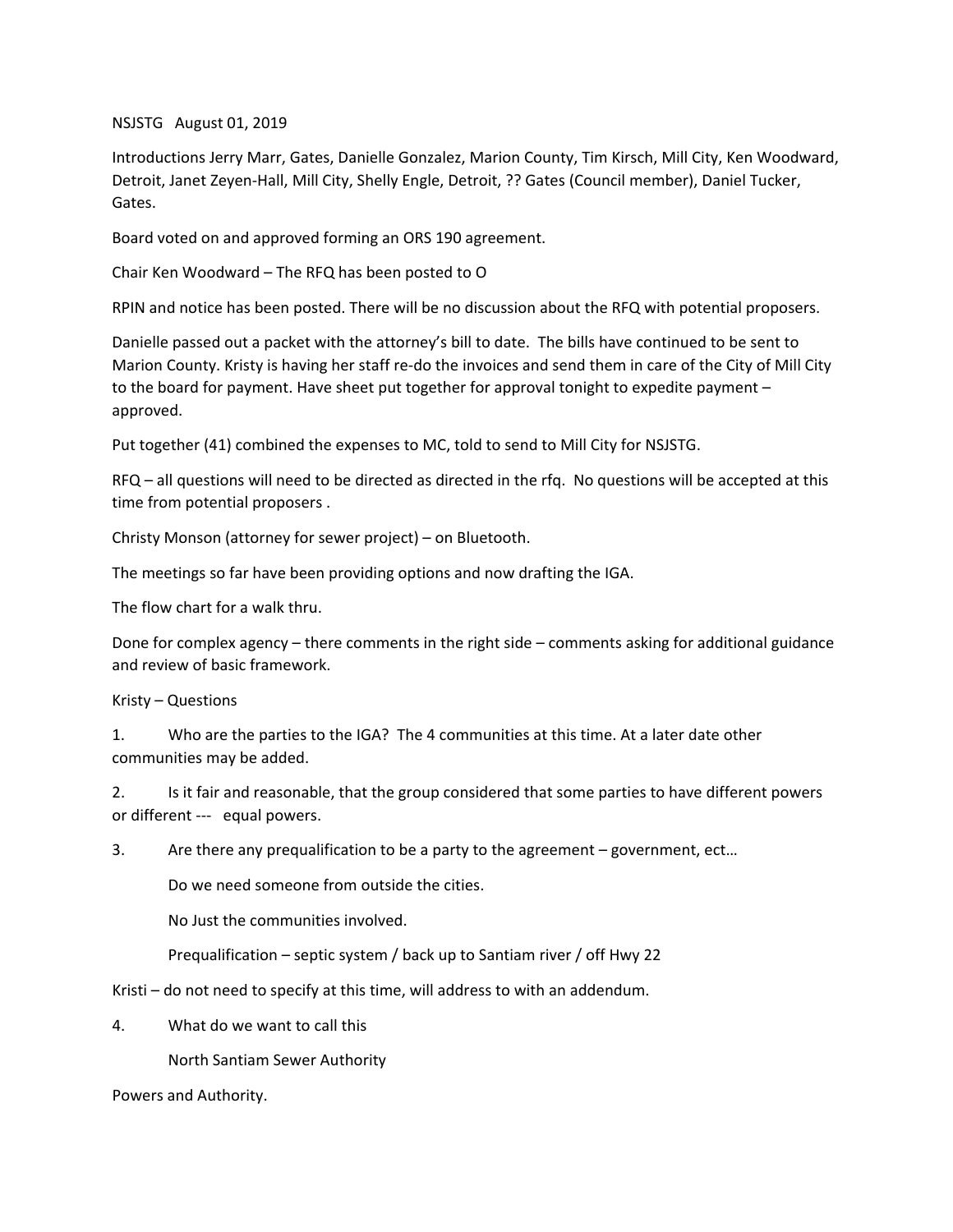- 5. Want to have the broad powers needed to provide service, contract, hire, fire, purchase? Yes
- 6. Limits of power? What do you want staff to come to you for? Board review decision.

No limits. Will address staff later.

- 7. Term until terminated.
- 8. How can one party terminate its participation in the authority?

Party would need to give notice, would have to return funding, review reasons.

Kristy – suggestions –

Make it harder to get out than easier. - advanced warning of at least a year, written notice promises not to obstruct the progress. Decided on five years written notice. Fees/Fines for pulling out??? Will draft something for pay back money paid/loaned, attorney fees. \$ to restructure system.

OR

Only way out is a disillusion.

Kristy will draft two options. Procedural with fines / fees and disillusionment

9. 4b. how can the authority dissolve itself. All \* not amendable.

Amendments  $\frac{3}{4}$  or all???

How many on the board of directors - one or two from each city. Each city will appoint two people to the board. One elected and one citizen. Majority is 5. Half plus one.

One elected official from the cities. Councils can tell them how vote.

When you sit on the authorities' board, your interest of the board, but also to interest of your city.

City appoints two appropriate people – that will reflect the council/city values.

Ken not on council – but looking out for the city's best interest.

If unable to appoint a city councilor you may appoint two citizens.

Shelly It is important to say that we are representing the city of, but we also represent the communities of. Represent folks up and down the canyon. Need to be clear that we are a larger community.

5.d assuming president, vice president, sec, treasure,

Presently have 8 board members.

ill you need a staff member in the next year or two> no for 1, possible for 2

Agreement effective as soon as all the parties sign.